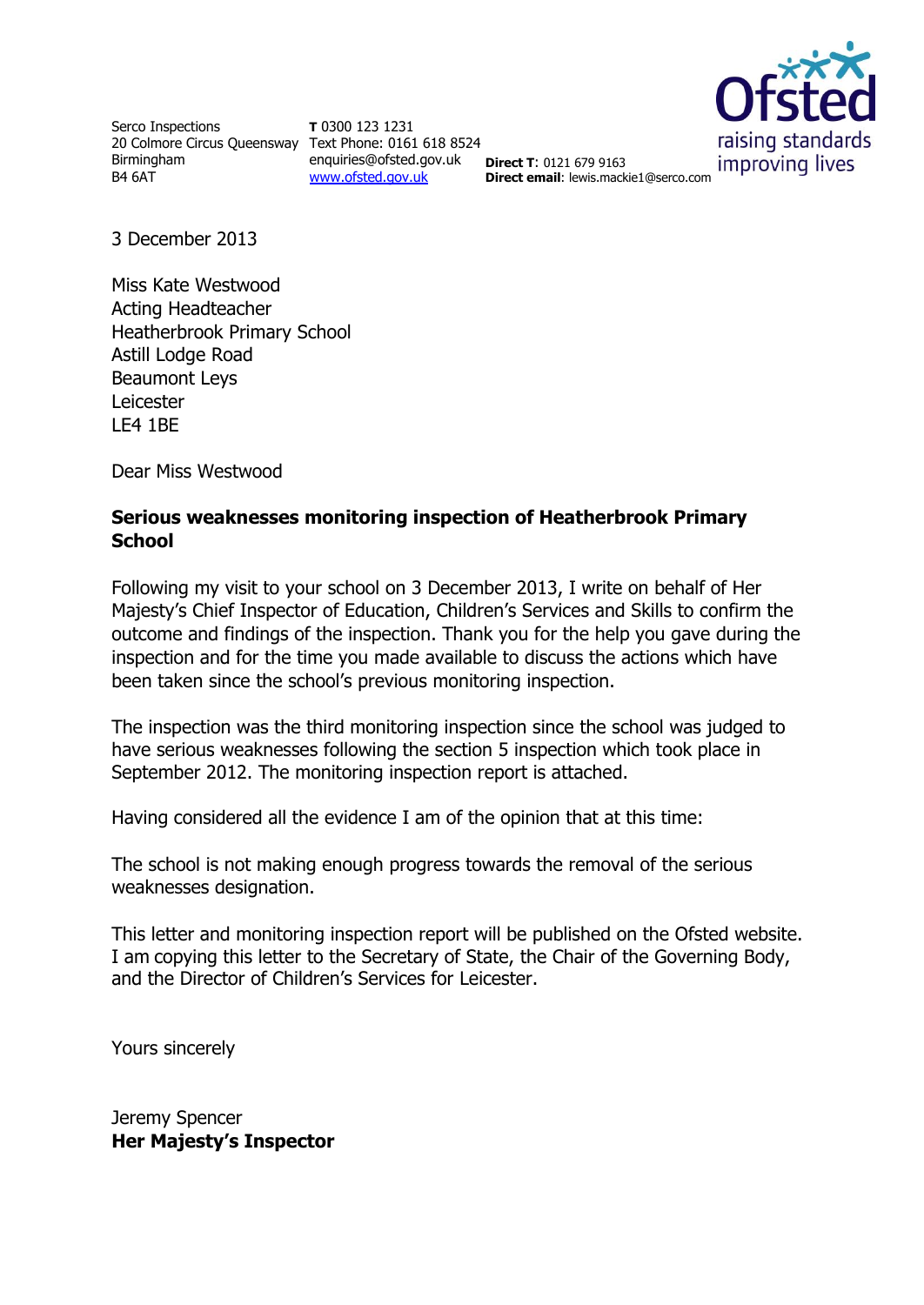

# **Annex**

### **The areas for improvement identified during the inspection which took place in September 2012**

- **Ensure that teaching is at least good by:** 
	- making sure that teachers and other adults consistently apply agreed behaviour management procedures in lessons and by making their expectations for behaviour clear to pupils
	- extending the good-quality marking seen in literacy and numeracy to other subjects
	- making sure that the tasks set in lessons match the needs of individuals and groups in order to accelerate learning for all pupils
	- providing teachers with opportunities to observe good and outstanding practice, including that already present in the school.
- **IMPROVE PUPILS' progress across the school to at least the nationally expected** rate so that standards at the end of Year 6 improve by:
	- extending opportunities for pupils to develop their writing skills across the curriculum
	- involving pupils routinely in the assessment of their own and others' work
	- ensuring that pupils improve the presentation of their work.
- **IMPROVE leadership and management by:** 
	- using appropriate and rigorous criteria to judge the quality of teaching and learning and by providing clear feedback to teachers about how they can improve
	- involving new subject leaders in the monitoring and evaluation of the school's performance and in the strategic planning for improvement.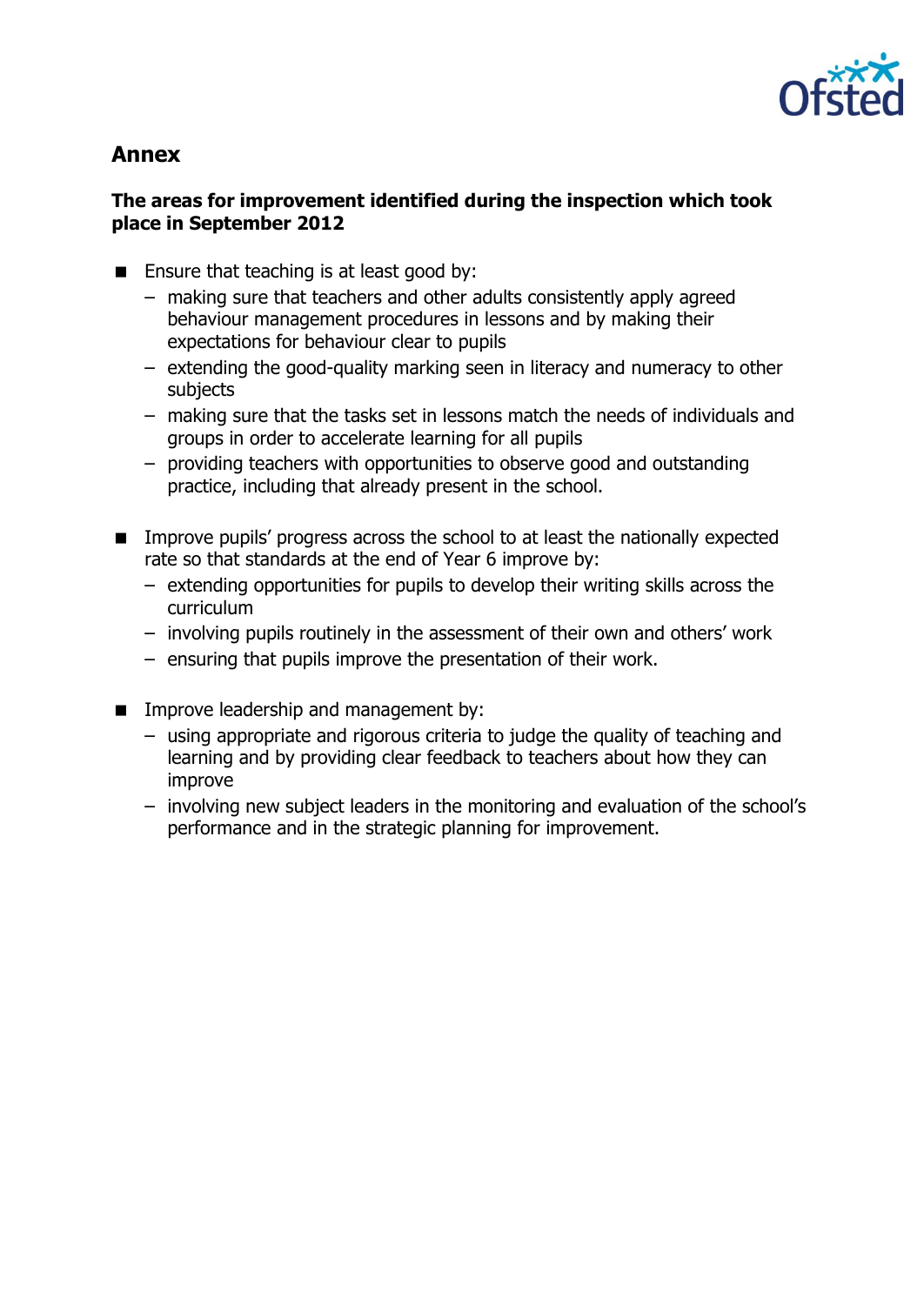

# **Report on the third monitoring inspection on 3 December 2013**

# **Evidence**

During this inspection, the inspector observed the school's work and scrutinised documents including the school's data on pupils' progress, leaders' records of teachers' performance, minutes from governing body meetings, and the school's single central record of staff suitability checks. Meetings were held with senior leaders including the acting headteacher, the Chair of the Governing Body, and a representative of the local authority. Informal conversations took place with parents and carers on the playground as they brought their children to school. The inspector observed teaching in three lessons, all in Key Stage 2 classes, taught by three teachers. All of these were visited jointly with the acting headteacher. The inspector also visited other lessons for short periods of time to observe learning, and check work in pupils' books.

The inspection focused on how well leaders are addressing all of the areas for improvement identified at the time of the last full inspection.

# **Context**

The headteacher is currently absent from school with illness, and has been absent since the beginning of November 2013. The school is being led by the deputy headteacher in his absence. She is receiving additional support from the local authority and also from an external adviser. Since the last inspection, one teacher has returned from maternity leave.

# **The quality of leadership and management at the school**

The rate at which the school is improving has slowed significantly since the last monitoring visit in July 2013. This is due to turbulence in leadership and because very few effective actions were taken by senior leaders between July 2013 and the end of October 2013 to address the school's key priorities. This had a negative impact on staff morale and there is evidence that this also linked to a decline in the standards of pupils' behaviour during this period.

In recent weeks, the acting headteacher has made a strong start and staff report that they have received clear direction. This has helped to re-energise staff, raise morale, and generate a sense of purpose. A number of key actions have also been taken recently, driven by the acting headteacher. These have included a revision of the school's self-evaluation document and the implementation of a new, and improved, system to track the progress that pupils are making in their learning.

Pupils' behaviour deteriorated between July 2013 and the end of October 2013, because systems to manage pupils' behaviour became inconsistent. Leaders have failed to agree a behaviour policy to promote consistent behaviour management.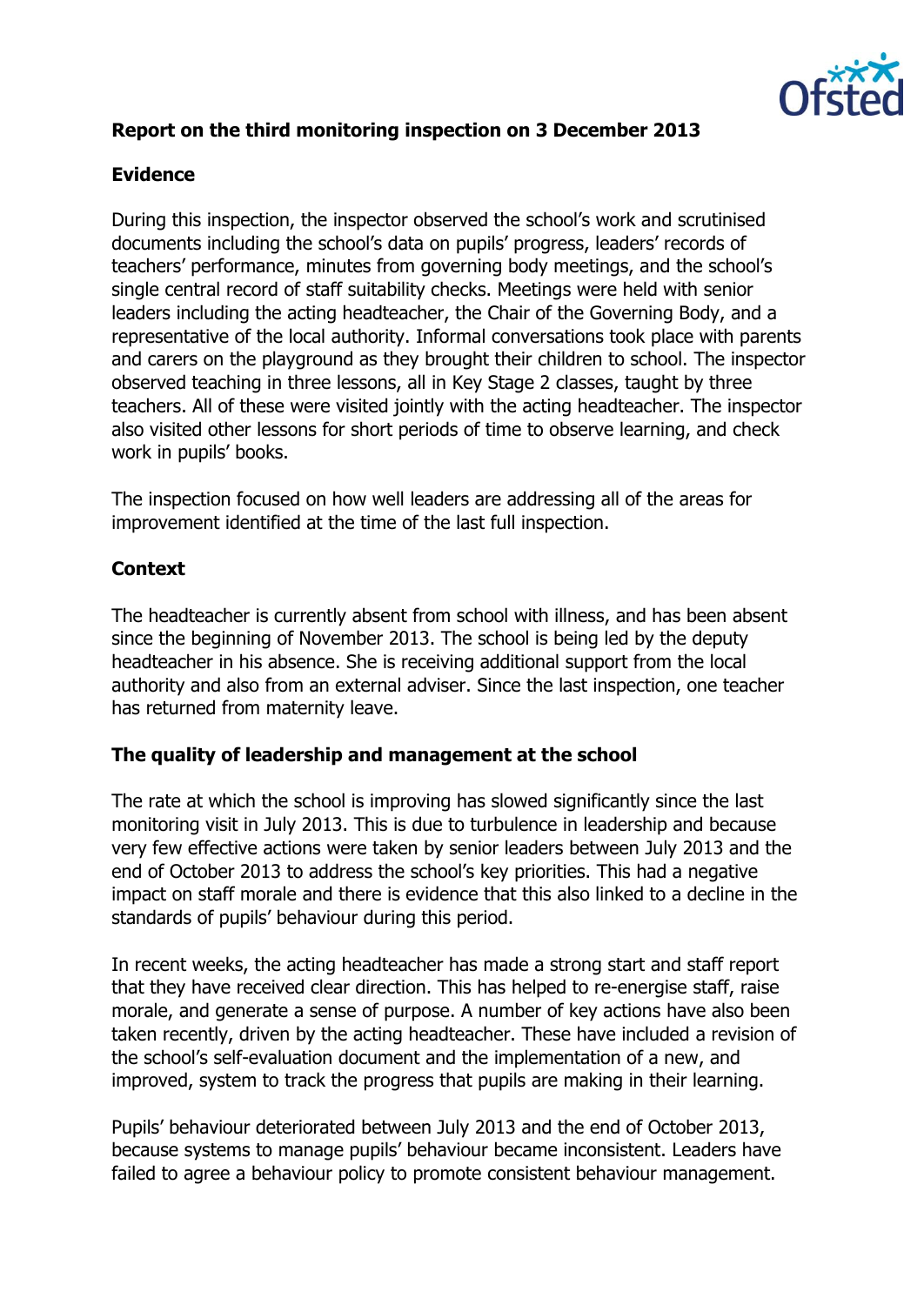

However, parents and carers, and staff, report that that there has been a positive atmosphere in the school in recent weeks and an improvement in pupils' behaviour. Pupils were observed behaving well during the monitoring visit in different areas of the school, and no lessons were interrupted through pupils exhibiting disruptive behaviour. The acting headteacher has arranged for a training session to support staff in writing a behaviour policy. This will take place early in the Spring term 2014. The training will be supported by the local authority's behaviour support team and an educational psychologist.

Senior leaders have not made enough impact on improving the quality of teaching. Leaders have observed the work of each teacher and have tried to identify how each teacher can improve. Most teachers have been given targets to work towards to help them to teach more effectively. This has made some impact on improving the quality of teaching. However, too many of the targets for teachers are not clear enough, and teachers do not understand them. Consequently, the quality of their teaching has not improved quickly enough. As a result, and, when combined with a period of deterioration in pupils' behaviour, pupils' progress has not accelerated quickly enough.

The governing body is managing a challenging period of turbulence in the school's senior leadership effectively. Governors have accurately identified that the school's rate of improvement since the last monitoring visit has not been as strong as it should be, and have challenged leaders to improve. The Chair of the Governing Body worked effectively and rapidly with the local authority to secure arrangements for the leadership of the school during the headteacher's absence. The governing body continues to strengthen, for example through the appointment of a practising secondary school teacher to improve the arrangements to prepare pupils for the transition to secondary school at the end of Year 6. The school's checks on the suitability of staff fully meet requirements.

#### **Strengths in the school's approaches to securing improvement:**

- Through the recent introduction of a more effective system to track pupils' progress, leaders have accurately identified that several groups of pupils in Years 5 and 6, have fallen behind in developing reading and writing skills. Leaders are in the process of planning a comprehensive range of support in the Spring term 2014 to help them to catch up.
- The quality and accuracy of leaders' work to evaluate the effectiveness of the school have improved. Leaders are now focusing more closely on the progress that individuals and different groups of pupils are making.
- **Pupils are frequently involved in assessing their own and others' work. They are** also given more frequent opportunities to discuss their ideas with each other in lessons. This is helping to engage pupils more effectively in learning and improve their speaking and listening skills. Pupils are also being given more frequent opportunities to practise their writing skills in different subjects.